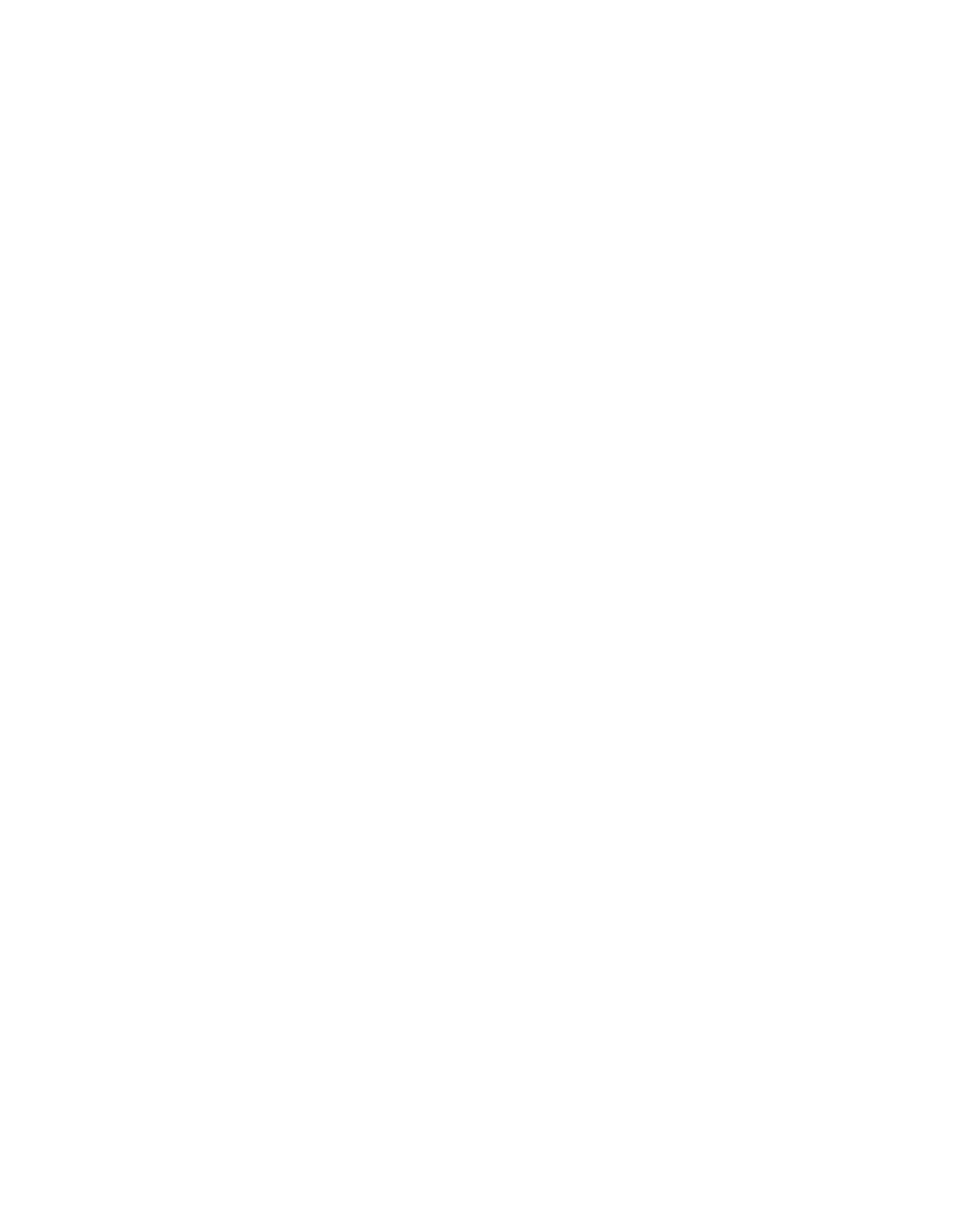## **SFFHSWHG ODQXVFULSW**

\$ QHZ PRGHO IRU UROOLQJ HOHPHQW EHDULQJ GHIHFW VL]H HVWLPI

**SR\X & KHQ 7KRPDV 5 .XUIHVV** 

 $3,$ 6  $12.$ KWWS GIGRL RUJ M PHDVXUHPHQW 5HIHUHQFH 0(\$685

7R DSSHDU LQHDVXUHPHQW

5HFHLYHG 'DWHOD\ 5HYLVHG 'DWH - XO\ SFFHSWHG 'DWAHSWHPEHU

3 OHD VH FLWH WKLV DUWLFOH DV \$ & KHQ 7 5 . XUIH VV \$ QHZ PRG OHDVXUHPHQWOKRWLWS GIGRL RUJ M PHDVXUHPHQW

7KLV LV D 3') ILOH RI DQ XQHGLWHG PDQXVFULSW WKDW KDV EHHQ I ZH DUH SURYLGLQJ WKLV HDUO\ YHUVLRQ RI WKH PDQXVFULSW 7KH UHYLHZ RI WKH UHVXOWLQJ SURRI EHIRUH LW LV SXEOLVKHG LQ LW' HUURUV PD\ EH GLVFRYHUHG ZKLFK FRXOG DIIHFW WKH FRQWHQW D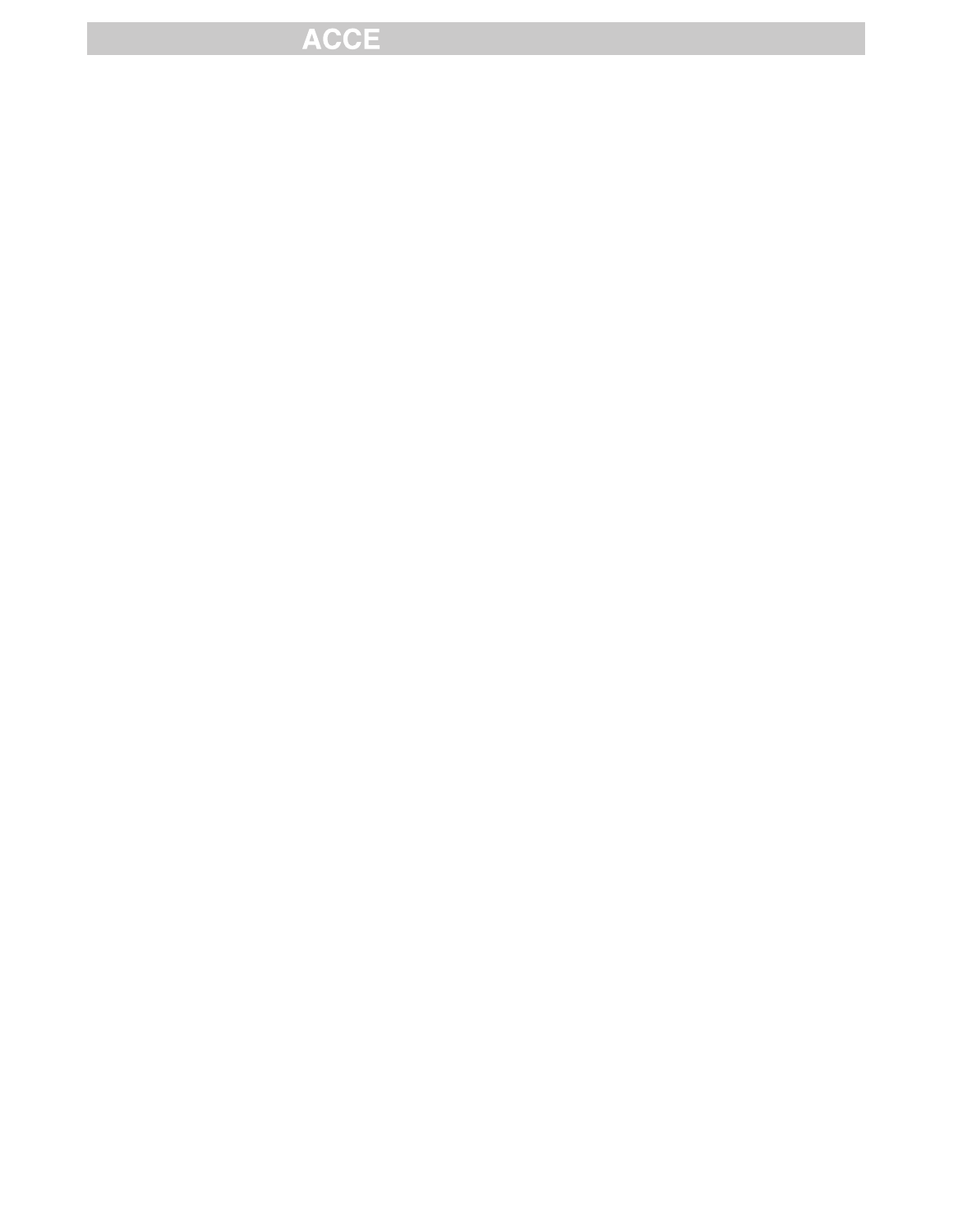## **ACCEPTED MANUSCRIPT**

[3] T.R. Kurfess, S. Billington, S.Y. Liang, Advanced diagnostic and prognostic techniques for rolling element bearings, Condition Monitoring and Control for Intelligent Manufacturing, Springer, 2006, pp. 137-165.

[4] N. Tandon, A comparison of some vibration parameters for the condition monitoring of rolling element bearings, Measurement, 12 (1994) 285-289.

[5] N. Sawalhi, R. Randall, Vibration response of spalled rolling element bearings: Observations, simulations and signal processing techniques to track the spall size, Mechanical Systems and Signal Processing, 25 (2011) 846-870.

[6] L. Niu, H. Cao, Z. He, Y. Li, Dynamic modeling and vibration response simulation for high speed rolling ball bearings with localized surface defects in raceways, Journal of Manufacturing Science and Engineering, 136 (2014) 041015.

 [7] M. Behzad, A.R. Bastami, D. Mba, A new model for estimating vibrations generated in the defective rolling element bearings, Journal of Vibration and Acoustics, 133 (2011) 041011.

[8] S. Khanam, N. Tandon, J. Dutt, Fault size estimation in the outer race of ball bearing using discrete wavelet transform of the vibration signal, Procedia Technology, 14 (2014) 12-19.

[9] A.M. Ahmadi, C.Q. Howard, D. Petersen, The path of rolling elements in defective bearings: Observations, analysis and methods to estimate spall size, Journal of Sound and Vibration, 366 (2016) 277-292.

[10] A. Moazenahmadi, D. Petersen, C. Howard, N. Sawalhi, Defect size estimation and analysis of the path of rolling elements in defective bearings with respect to the operational speed, INTER-NOISE and NOISE-CON Congress and Conference Proceedings, Institute of Noise Control Engineering, 2014, pp. 4242-4251.

[11] W.A. Smith, C. Hu, R.B. Randall, Z. Peng, Vibration-Based Spall Size Tracking in Rolling Element Bearings, Proceedings of the 9th IFToMM International Conference on Rotor Dynamics, Springer, 2015, pp. 587-597.

[12] A. Moazen-Ahmadi, C.Q. Howard, A defect size estimation method based on operational speed and path of rolling elements in defective bearings, Journal of Sound and Vibration, 385 (2016) 138-148.

[13] A.M. Ahmadi, D. Petersen, C. Howard, A nonlinear dynamic vibration model of defective bearings– The importance of modelling the finite size of rolling elements, Mechanical Systems and Signal Processing, 52 (2015) 309-326.

[14] J.-Y. Shen, C.-W. Tseng, I. Shen, Vibration of rotating disk/spindle systems with flexible housing/stator assemblies, Journal of Sound and Vibration, 271 (2004) 725-756.

[15] R.B. Randall, J. Antoni, Rolling element bearing diagnostics—a tutorial, Mechanical Systems and Signal Processing, 25 (2011) 485-520.

[16] A. Chen, MACHINE TOOL SPINDLE BEARING DIAGNOSTICS UNDER OPERATING CONDITIONS, Georgia Institute of Technology, 2017.